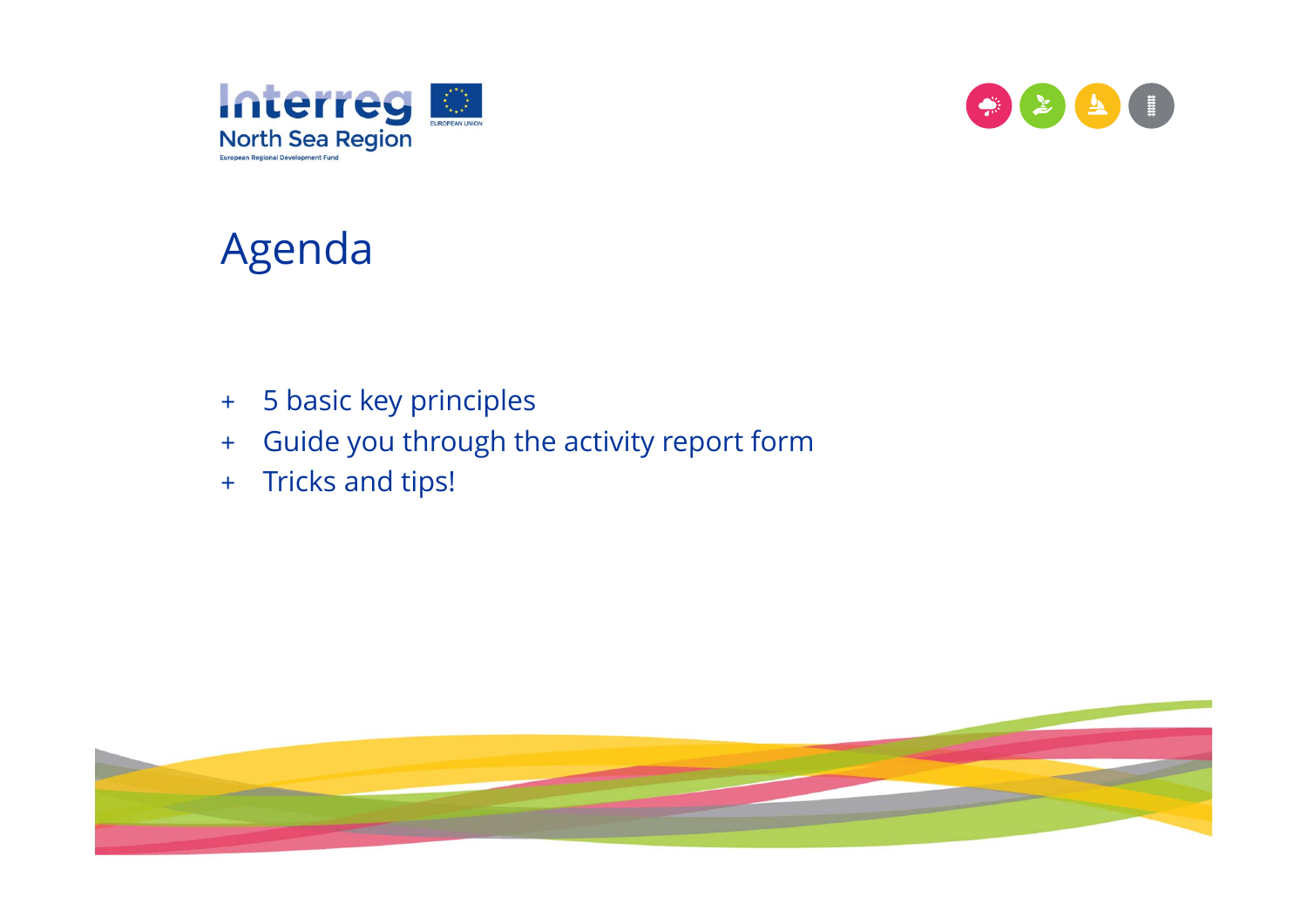



## Activity Reports

Key message: 5 basic principles

- $+$ Beneficiary reports
- $+$ Lead Beneficiary project level activity report
- +Lead Beneficiary principle rules
- +Mandatory fields are highlighted and must be completed
- +Submission stage: First Finance then Activity!

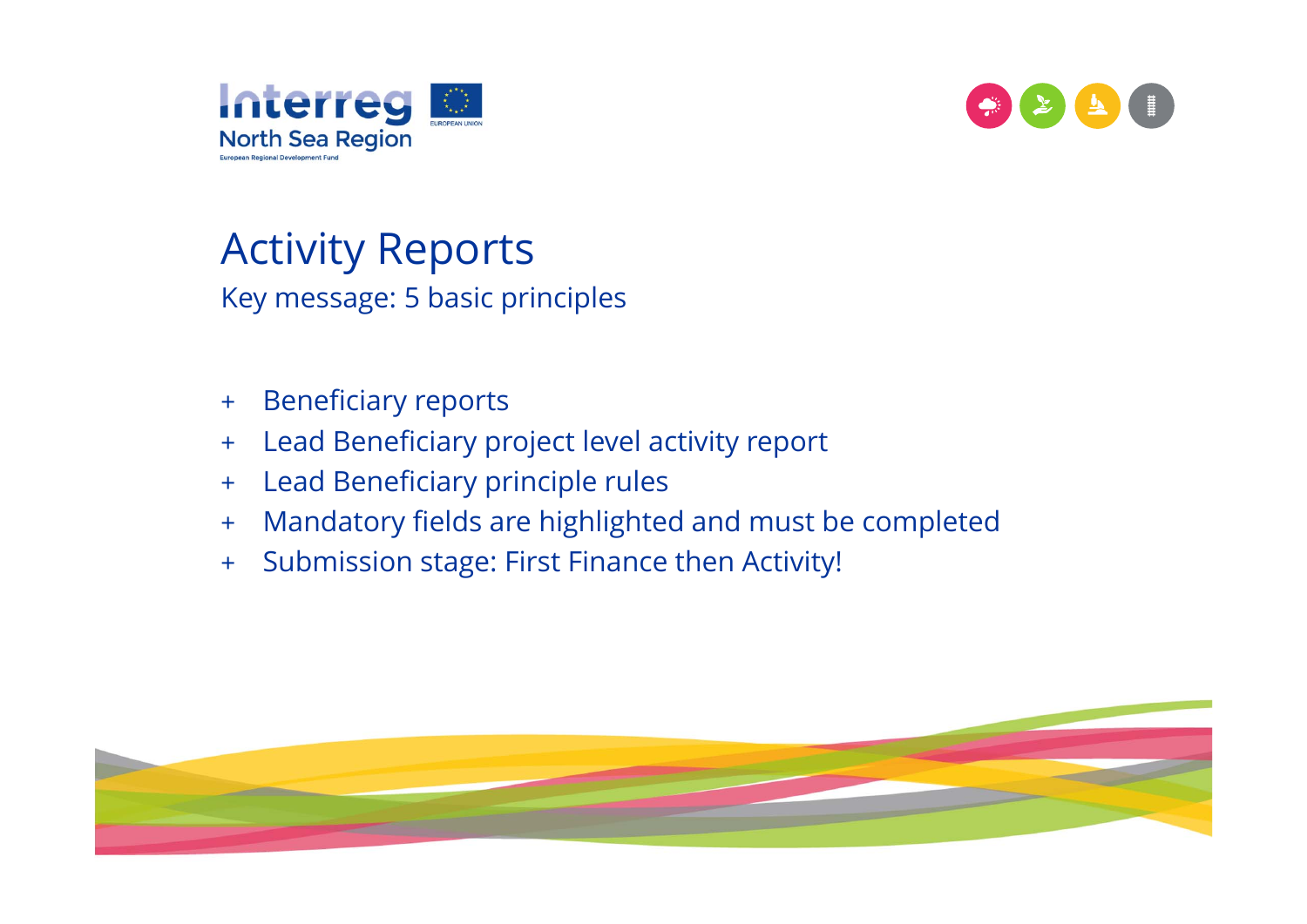



### Activity Reports Basic Progress Report

- $+$ Main details
- $+$ **Objectives**
- +Output indicators
- + Work Packages
- +Annexes
- $+$ Submission

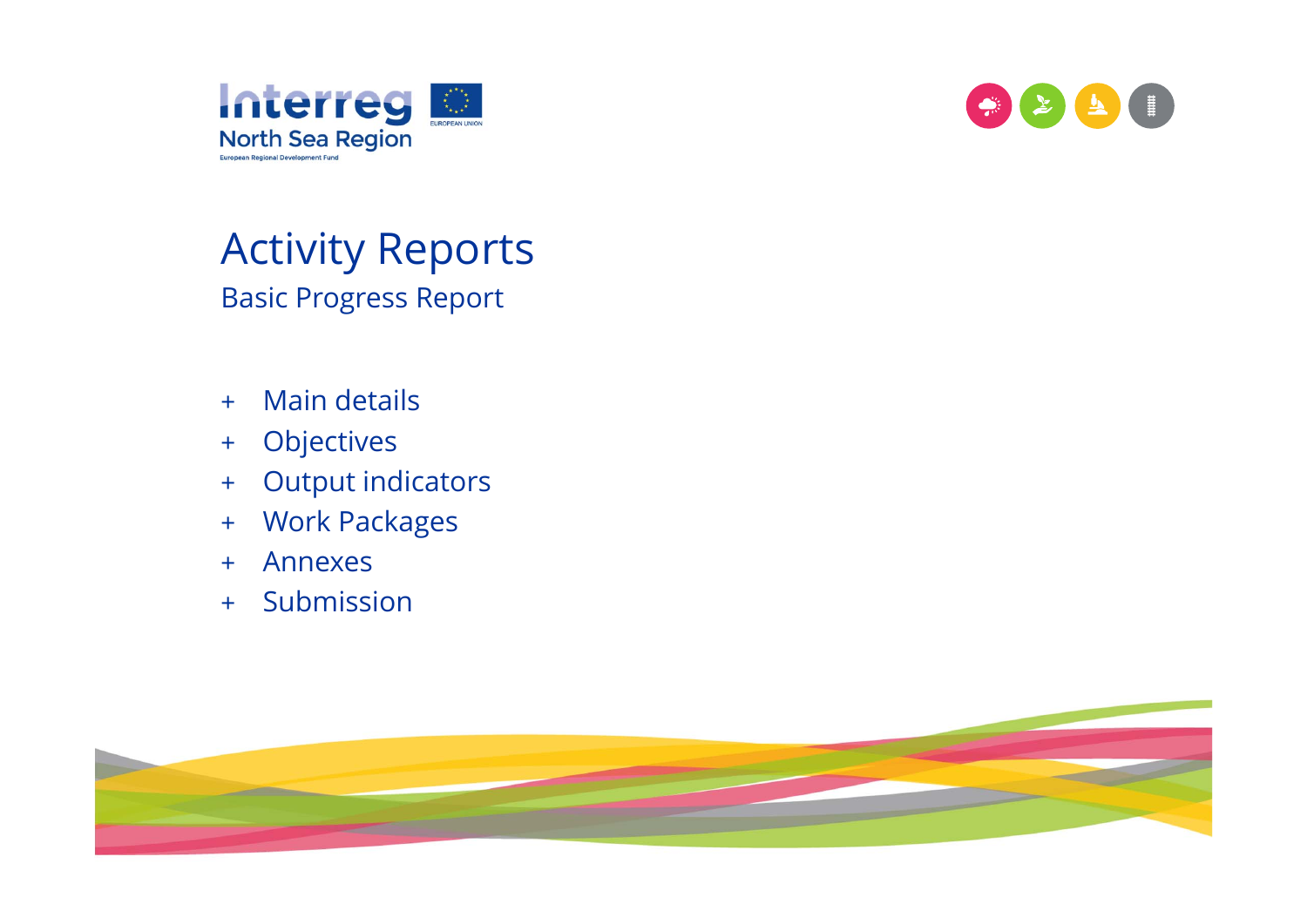



## Activity Reports Full Progress Report

- +Main details
- +**Objectives**
- +Output indicators
- $+$ Result indicators
- +Work packages
- +Publicity and communication
- +Transnational issues (partnership)
- +Knowledge transfer
- +Innovation
- $+$ State aid
- +Changes
- $+$ Annexes
- +**Submission**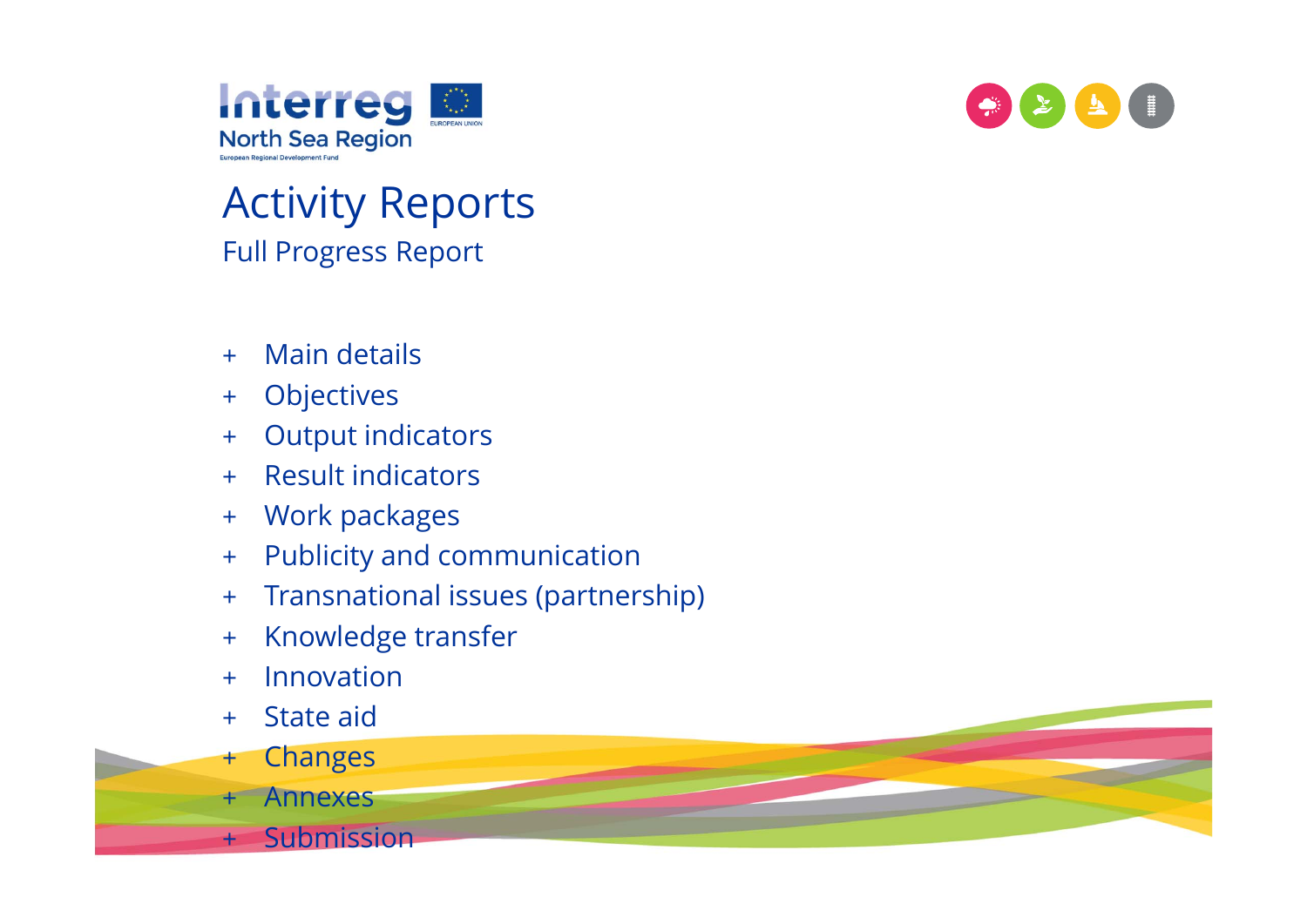



| $JS: \mathscr{D}$ No                                                                  | $\overline{0}$ Workflow: Report completed and locked: $\sqrt{N_0}$ FLC approval of Finances: $\sqrt{N_0}$ Finance report signed by AS: $\sqrt{N_0}$ Progress report signed |
|---------------------------------------------------------------------------------------|----------------------------------------------------------------------------------------------------------------------------------------------------------------------------|
| Objectives<br>Main details<br>Outputs<br><b>Deliverables</b><br>Submission<br>Annexes |                                                                                                                                                                            |
| Project DUAL Ports                                                                    |                                                                                                                                                                            |
| Reporting Round #1                                                                    |                                                                                                                                                                            |
| Reporting level Project                                                               |                                                                                                                                                                            |
| Beneficiary                                                                           |                                                                                                                                                                            |
| Report Type Basic Progress report with Finance report                                 |                                                                                                                                                                            |
| Form Version Basic Progress report v2                                                 |                                                                                                                                                                            |
| Project end date 30/06/2019                                                           |                                                                                                                                                                            |
| Project start date 01/12/2015                                                         |                                                                                                                                                                            |
| Report Number 1                                                                       |                                                                                                                                                                            |
| Reporting period start                                                                |                                                                                                                                                                            |
| Reporting period end                                                                  |                                                                                                                                                                            |
| <b>Previous Report</b>                                                                |                                                                                                                                                                            |
| Highlights of main achievements                                                       |                                                                                                                                                                            |
| Finance Report FLC approved by -                                                      |                                                                                                                                                                            |
|                                                                                       |                                                                                                                                                                            |
|                                                                                       |                                                                                                                                                                            |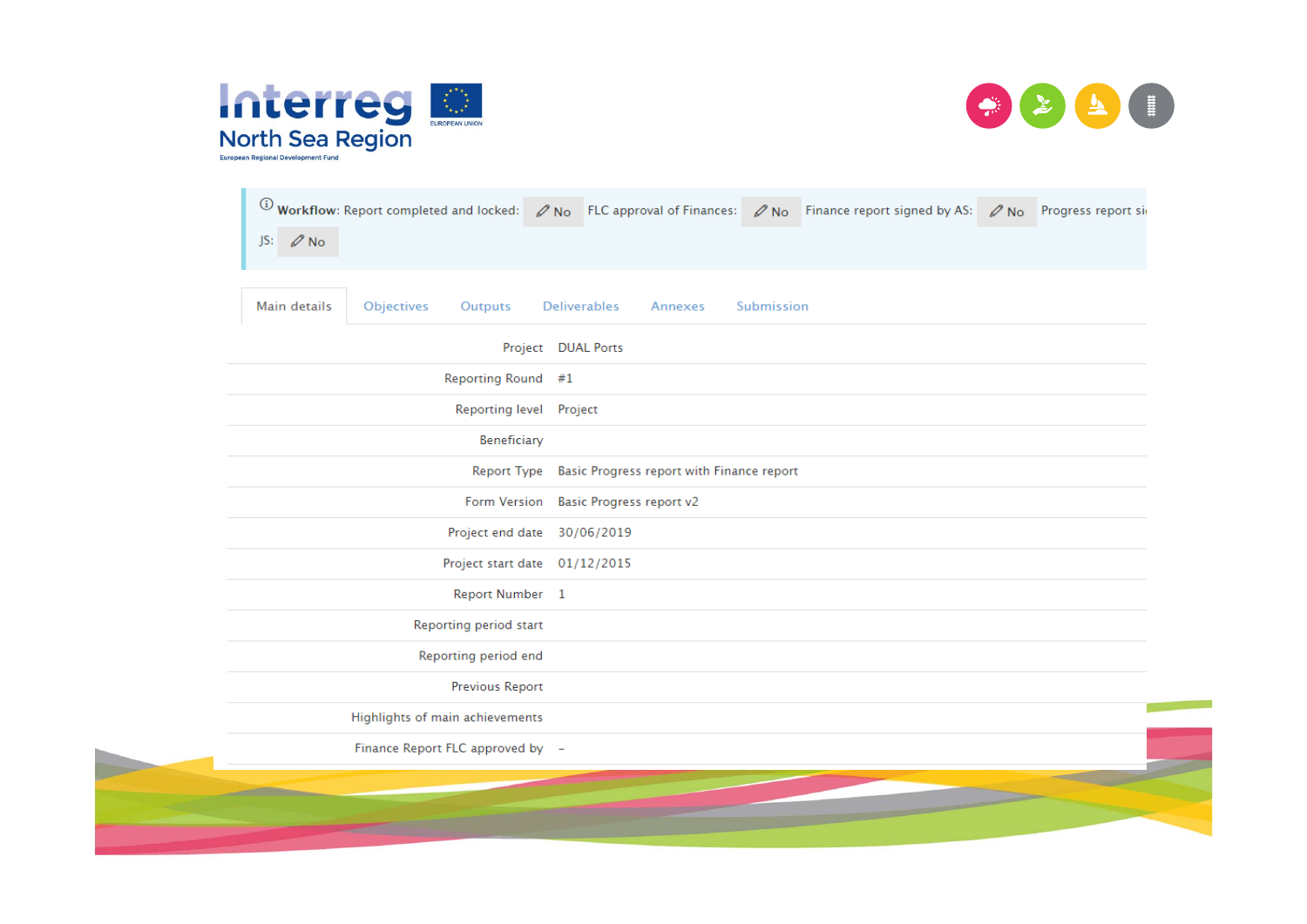



## Highlight of main achievements Focus on

- $+$ Key outputs, results and deliverables
- $+$ Aligned with the objectives of the project
- +Investments
- $+$   $-$ Any publicity awards or any other
- $+$ Impact or influence on policy

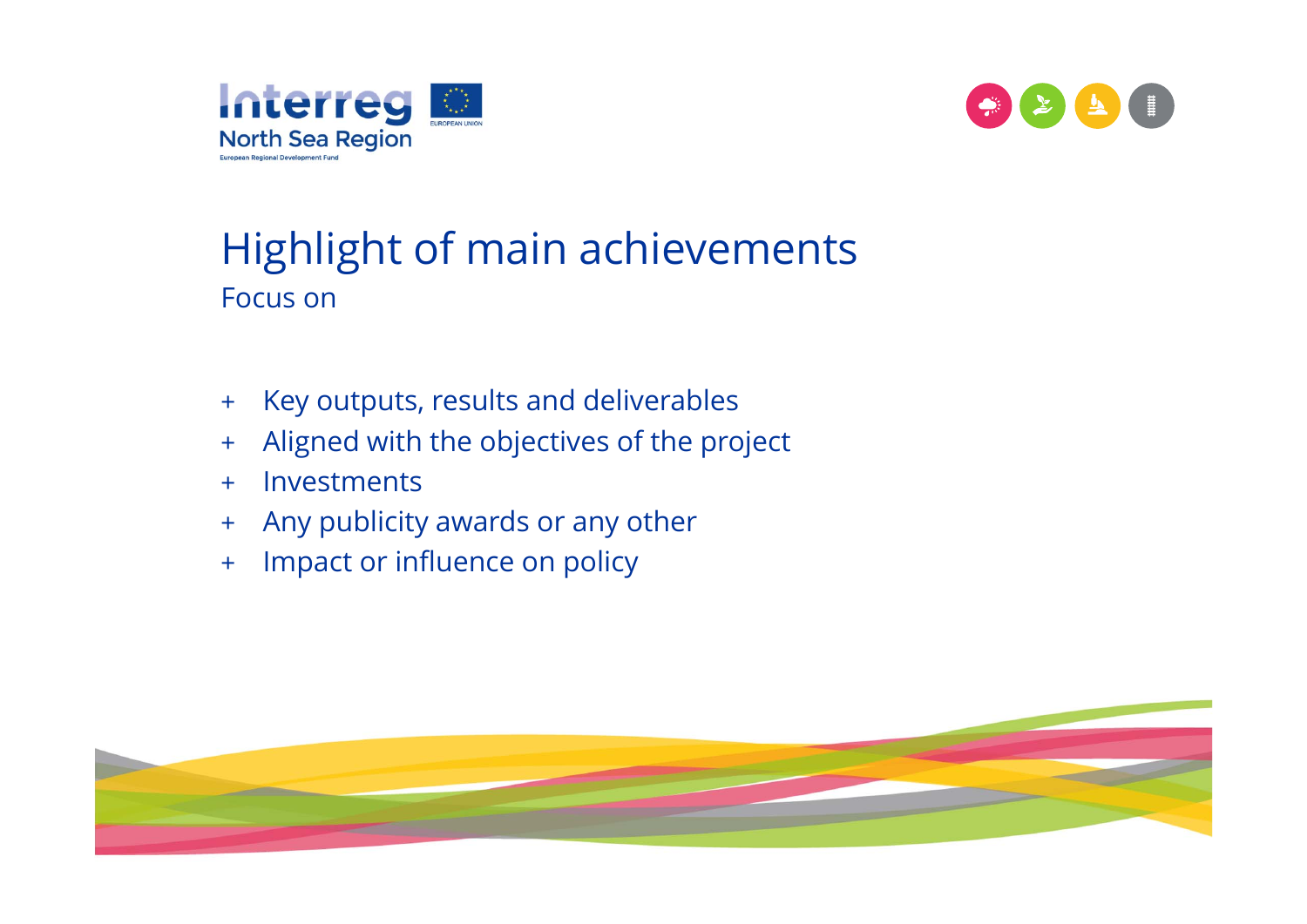



| $\circled{0}$ Workflow: Report completed and locked: $\circled{0}$ No FLC approval of Finances: $\circled{0}$ No Finance report signed by AS:<br>$JS: \mathscr{D}$ No                                                                                                                                                                                |                       | $\mathscr{O}$ No    | Progress report signed by Authorised Signatory: | $\mathscr{O}$ No | Submitted to |
|------------------------------------------------------------------------------------------------------------------------------------------------------------------------------------------------------------------------------------------------------------------------------------------------------------------------------------------------------|-----------------------|---------------------|-------------------------------------------------|------------------|--------------|
| Objectives<br><b>Outputs</b><br><b>Deliverables</b><br>Main details                                                                                                                                                                                                                                                                                  | Submission<br>Annexes |                     |                                                 |                  |              |
| Progress towards Project detailed objectives                                                                                                                                                                                                                                                                                                         |                       |                     |                                                 |                  |              |
| Objective / Description of objective                                                                                                                                                                                                                                                                                                                 | Level of achievement  | <b>Explanations</b> |                                                 |                  |              |
| DEVELOP LOW CARBON PORT POTENTIAL<br>The third project objective is to develop the eco-innovation potential of ports<br>by capitalizing on the DUAL Ports research, concrete experience and<br>economic/environmental findings. The 'Action Plan - Low Carbon Regional<br>Ports" will translate the results into coordinated policy recommendations. |                       |                     |                                                 |                  |              |
| DEVELOP LOW CARBON PORT ABILITIES<br>The second project objective is to develop the ability of ports' human capital<br>to stimulate, introduce and manage eco-innovative processes/technologies<br>and promote greener port services in REPs.                                                                                                        |                       |                     |                                                 |                  |              |
| DEVELOP LOW CARBON PORT UTILITIES<br>The first project objective is to plan, test and manage existing and eco-<br>innovative technologies on ports' facilities, equipment and environment. This<br>is expected to increase their operational efficiency, minimise their carbon<br>footprint and promote greener port activities in REPs.             |                       |                     |                                                 |                  |              |

(i) Report contact persons © Hepother Contact Persons<br> **Manufact Authorised Signatory:** Paul Gerard © AG Port of Oostende<br> **Manufact Project First Level Controller:** Danielle Vermaelen © Ernst & Young Bedrijfsrevisoren bcvba<br>
H Lead Beneficiary/Man

- 
- 

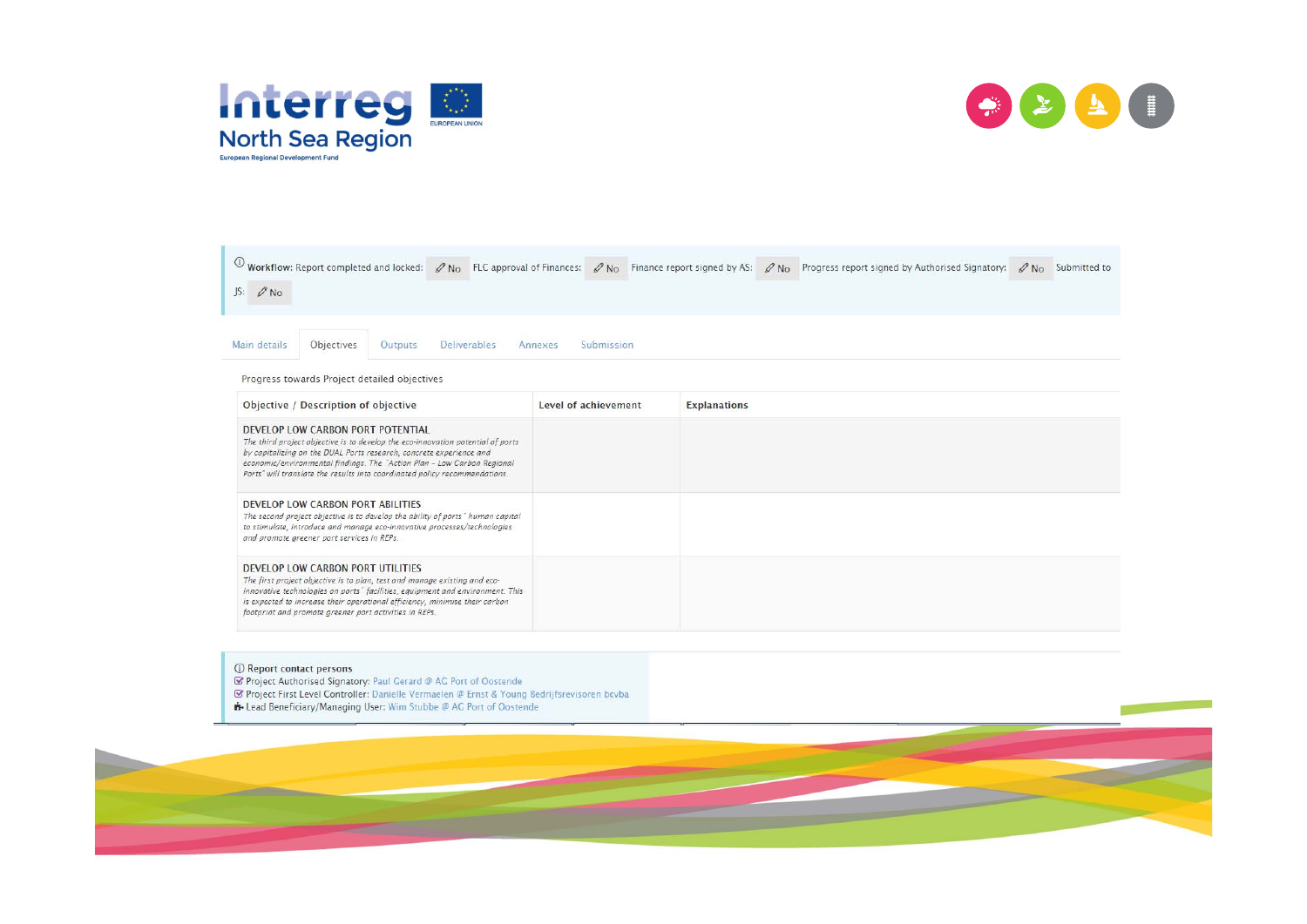



### **Objectives** Focus on

- + Level of achievement
- $+$ Key outputs, results and deliverables
- +Explanations: What? How? When? Why? Next steps
- +Aligned with the objectives of the project
- +Investments / Pilots
- +Impact?

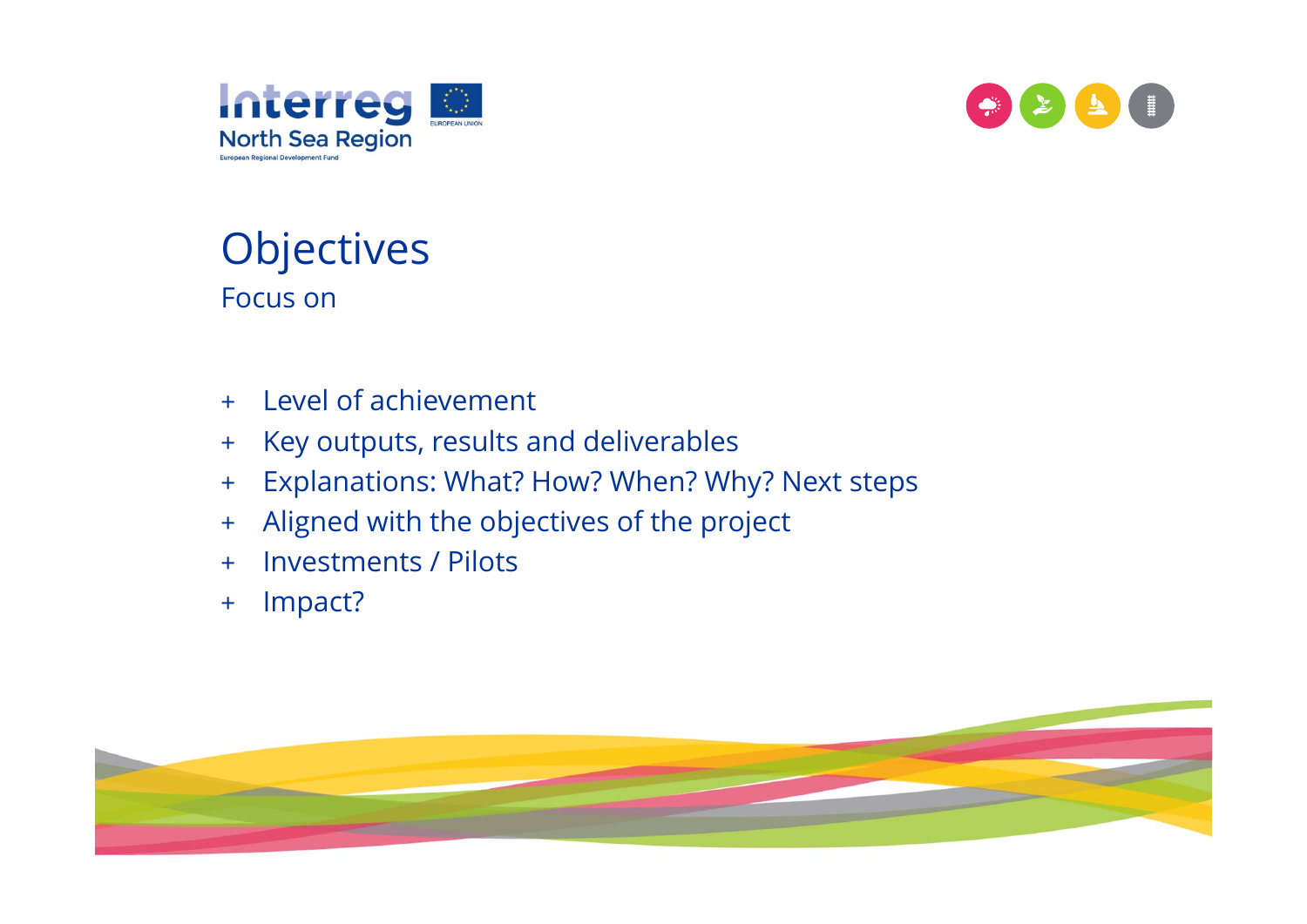



 $\overline{0}$  Workflow: Report completed and locked:  $\mathcal{O}$  No FLC approval of Finances:  $\mathcal{O}$  No Finance report signed by AS:  $\mathcal{O}$  No Progress report signed by Authorised Signatory:  $\mathcal{O}$  No Submitted to  $JS: \oslash No$ 

Main details Objectives Outputs **Deliverables** Annexes

Submission

Progress to date on outputs

| <b>Output Indicator</b>                                                                                               | Output<br>target | Achieved<br>Previously | <b>Achieved</b> in<br>this period | Total<br>achievement<br>to date | <b>Explanations</b> | Level of<br>achievement | Attachment |
|-----------------------------------------------------------------------------------------------------------------------|------------------|------------------------|-----------------------------------|---------------------------------|---------------------|-------------------------|------------|
| Number of green products, services and<br>processes piloted and/ or adopted by the<br>project                         | 8                | $\overline{0}$         |                                   |                                 |                     | Not entered             |            |
| Number of enterprises participating in cross-<br>border, transnational or interregional research<br>projects          | 100              | $\mathbf 0$            |                                   |                                 |                     | Not entered             |            |
| Number of research institutions participating<br>in cross-border, transnational or interregional<br>research projects |                  | 0                      |                                   |                                 |                     | Not entered             |            |
| Number of organizations/enterprises<br>adopting new solutions by project end                                          | 8                | 0                      |                                   |                                 |                     | Not entered             |            |
| Number of organizations/enterprises<br>informed about new solutions by project end                                    | 1000             | $\overline{0}$         |                                   |                                 |                     | Not entered             |            |

(i) Report contact persons

■ Project Authorised Signatory: Paul Gerard @ AG Port of Oostende

■ Project First Level Controller: Danielle Vermaelen @ Ernst & Young Bedrijfsrevisoren bovba

+ Lead Beneficiary/Managing User: Wim Stubbe @ AG Port of Oostende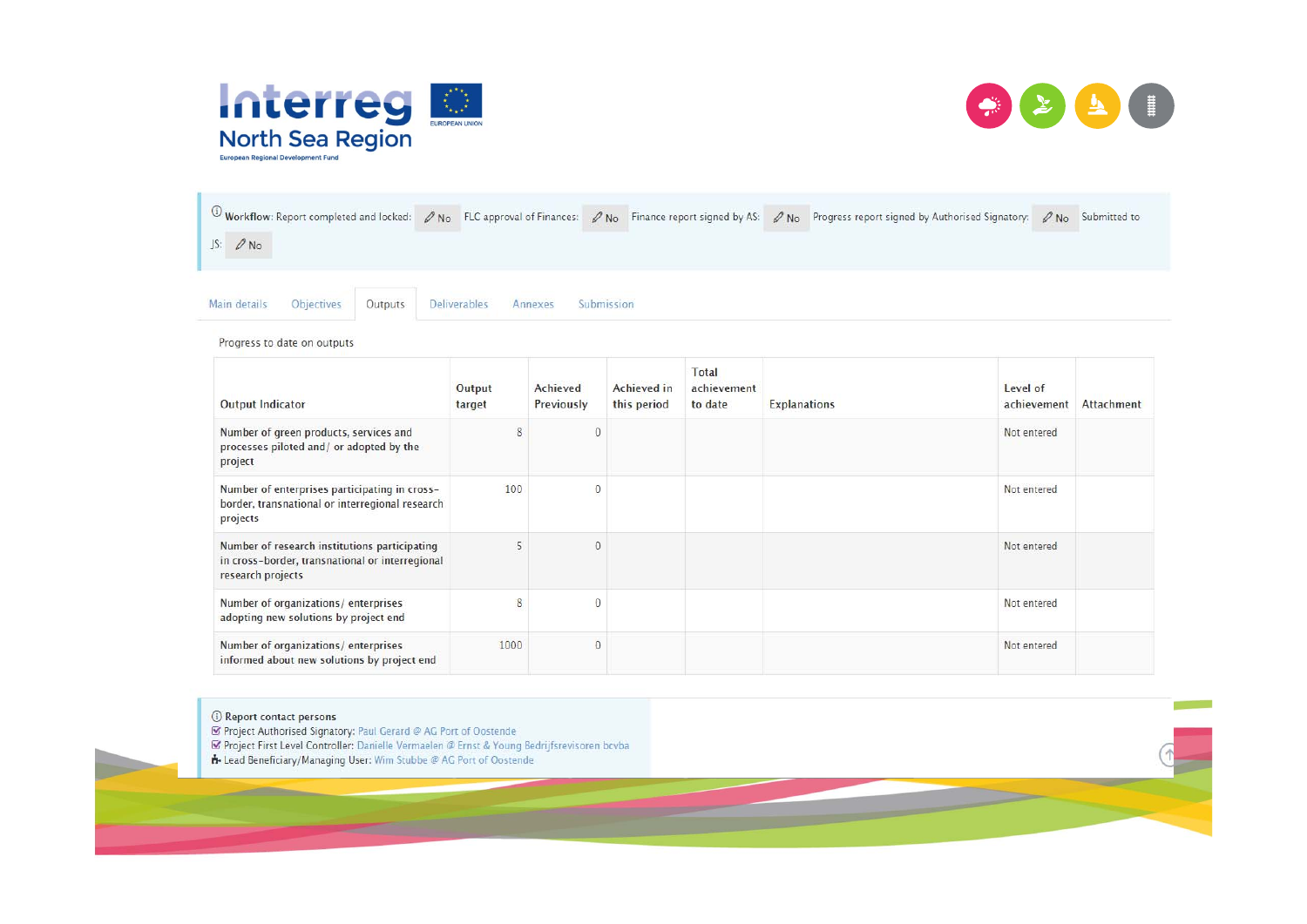



#### Output indicators Focus on

- + Achieved in this period
- $+$ Explanations
- $+$ Level of achievement
- $+$   $-$ Explanations: What? How? Next steps
- $+$   $-$ Evidence
- $+$ Impact on result indicators?

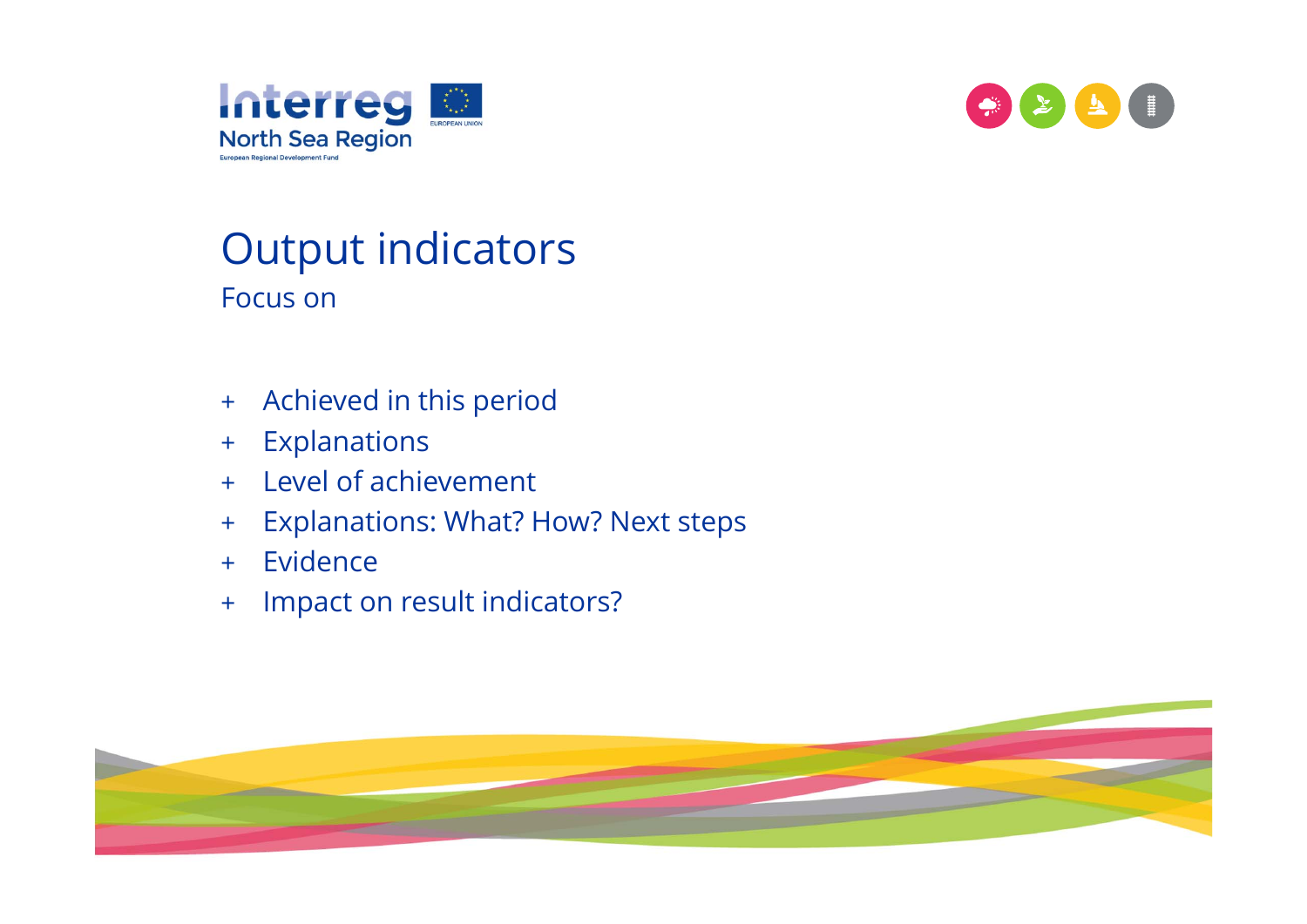



| <b>Work Package Number/Title</b>                                                                           |                                                                                 |                                          |                                                                                                                                                                   | <b>Work Package Period</b> |                                  |                               |                                                                                                                                                                                                                                                                                                   |           | <b>Work Package status</b> |                                                                    |
|------------------------------------------------------------------------------------------------------------|---------------------------------------------------------------------------------|------------------------------------------|-------------------------------------------------------------------------------------------------------------------------------------------------------------------|----------------------------|----------------------------------|-------------------------------|---------------------------------------------------------------------------------------------------------------------------------------------------------------------------------------------------------------------------------------------------------------------------------------------------|-----------|----------------------------|--------------------------------------------------------------------|
| <b>3 DEVELOP LOW CARBON PORT UTILITIES</b>                                                                 |                                                                                 |                                          |                                                                                                                                                                   | Jan/2016 - Sep/2018        |                                  |                               |                                                                                                                                                                                                                                                                                                   |           |                            |                                                                    |
| <b>WP Responsible Beneficiary</b>                                                                          |                                                                                 | Autonoom Gemeentebedrijf Haven Oostende  |                                                                                                                                                                   |                            | <b>WP Involved Beneficiaries</b> |                               | - Autonoom Gemeentebedrijf Haven Oostende<br>- Fair Winds Trust<br>- Gemeente Meppel<br>- Guldborgsund Kommune<br>- ITM Power (Trading)<br>- Niedersachsen Ports GmbH & Co. KG Niederlassung Emden<br>- Orkney Islands Council Marine Services<br>- Vordingborg Erhverv A/S<br>- Vordingborg Havn |           |                            | - Hamburgisches WeltWirtschaftsInstitut gemeinnuetzige GmbH (HWWI) |
| Who has used the main<br>deliverables from this Work<br>Package?                                           |                                                                                 |                                          |                                                                                                                                                                   |                            |                                  |                               |                                                                                                                                                                                                                                                                                                   |           |                            |                                                                    |
| How have you involved target<br>groups (and other<br>stakeholders) in the delivery<br>of the Work Package? |                                                                                 |                                          |                                                                                                                                                                   |                            |                                  |                               |                                                                                                                                                                                                                                                                                                   |           |                            |                                                                    |
| Progress in this period                                                                                    |                                                                                 |                                          |                                                                                                                                                                   |                            |                                  |                               |                                                                                                                                                                                                                                                                                                   |           |                            |                                                                    |
| Problems and solutions found                                                                               |                                                                                 |                                          |                                                                                                                                                                   |                            |                                  |                               |                                                                                                                                                                                                                                                                                                   |           |                            |                                                                    |
| Progress on Activities and<br><b>Deliverables</b>                                                          | Activity                                                                        | Indicator                                | <b>Deliverable</b>                                                                                                                                                | Target                     | Achieved<br>Previously           | Achieved<br>in this<br>period | Total<br>achievement<br>to date                                                                                                                                                                                                                                                                   | Remaining | <b>Status</b>              | <b>Description of</b><br>progress / Attachment                     |
|                                                                                                            | 1 Business<br>case pilots<br>for<br>alternative<br>energy<br>sources<br>systems | Pilots/<br>demonstration<br>$\mathsf{S}$ | <b>Building joint</b><br>Guldborgsund-<br>Oostende-<br>Emden,<br>OIC(Kirkwall)-<br>ITM, FWT<br>business cases<br>for alternative<br>energy sources<br>systems for | $\overline{\mathbf{3}}$    | $\circ$                          |                               |                                                                                                                                                                                                                                                                                                   |           |                            |                                                                    |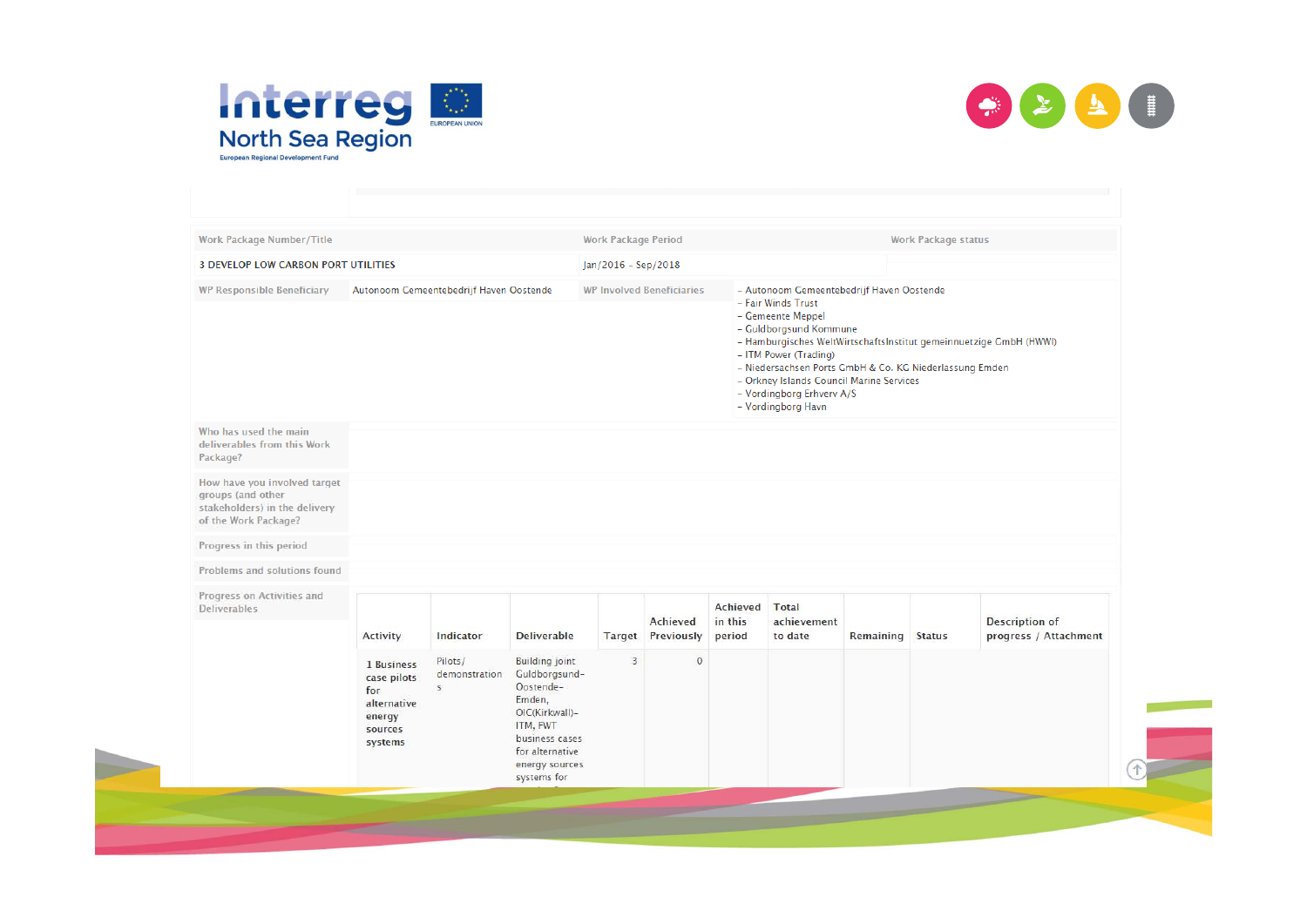



#### Work Packages Focus on

- $+$ Lead Beneficiary principle
- $+$ Description of progress
- +What? How? When? Why? Next steps
- $+$ **Transnational**
- +Aligned with the objectives
- $+$ Attachments
- $+$ Impact

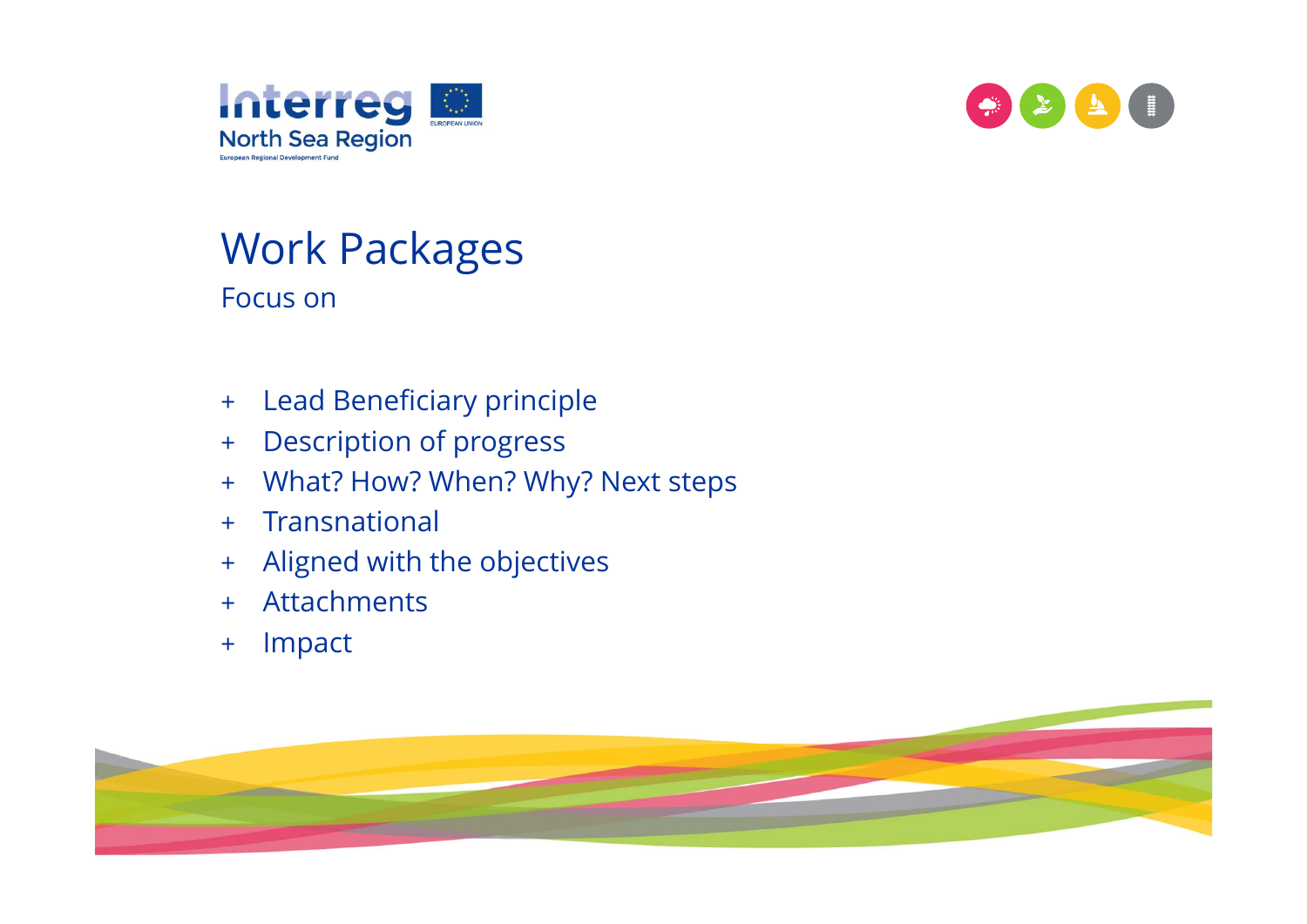





Annexes

No contents

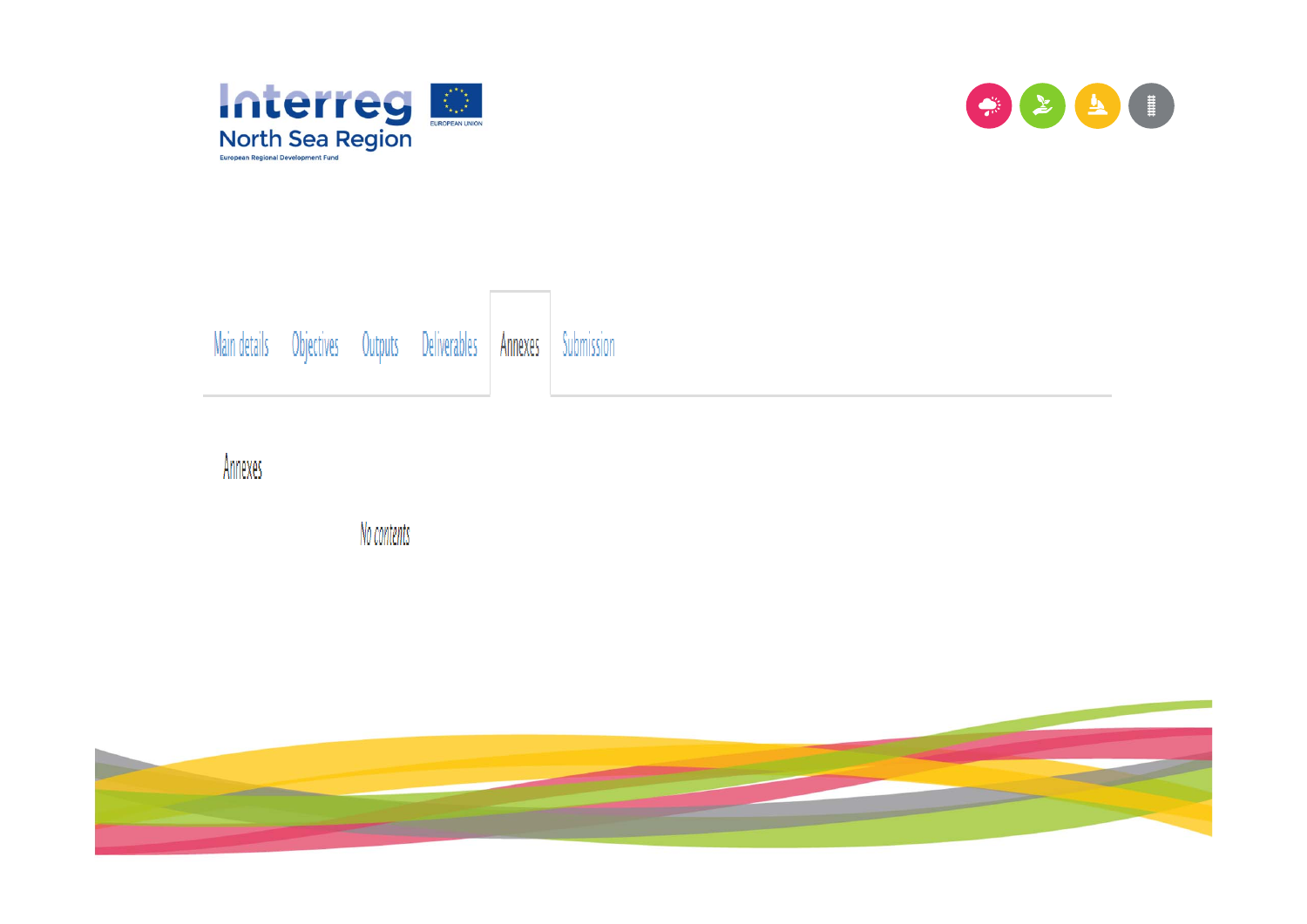



#### Annexes Focus on

- + Evidence of content level achievements
- + Deliverables
- + Investments
- + Publicity
- + Other achievements

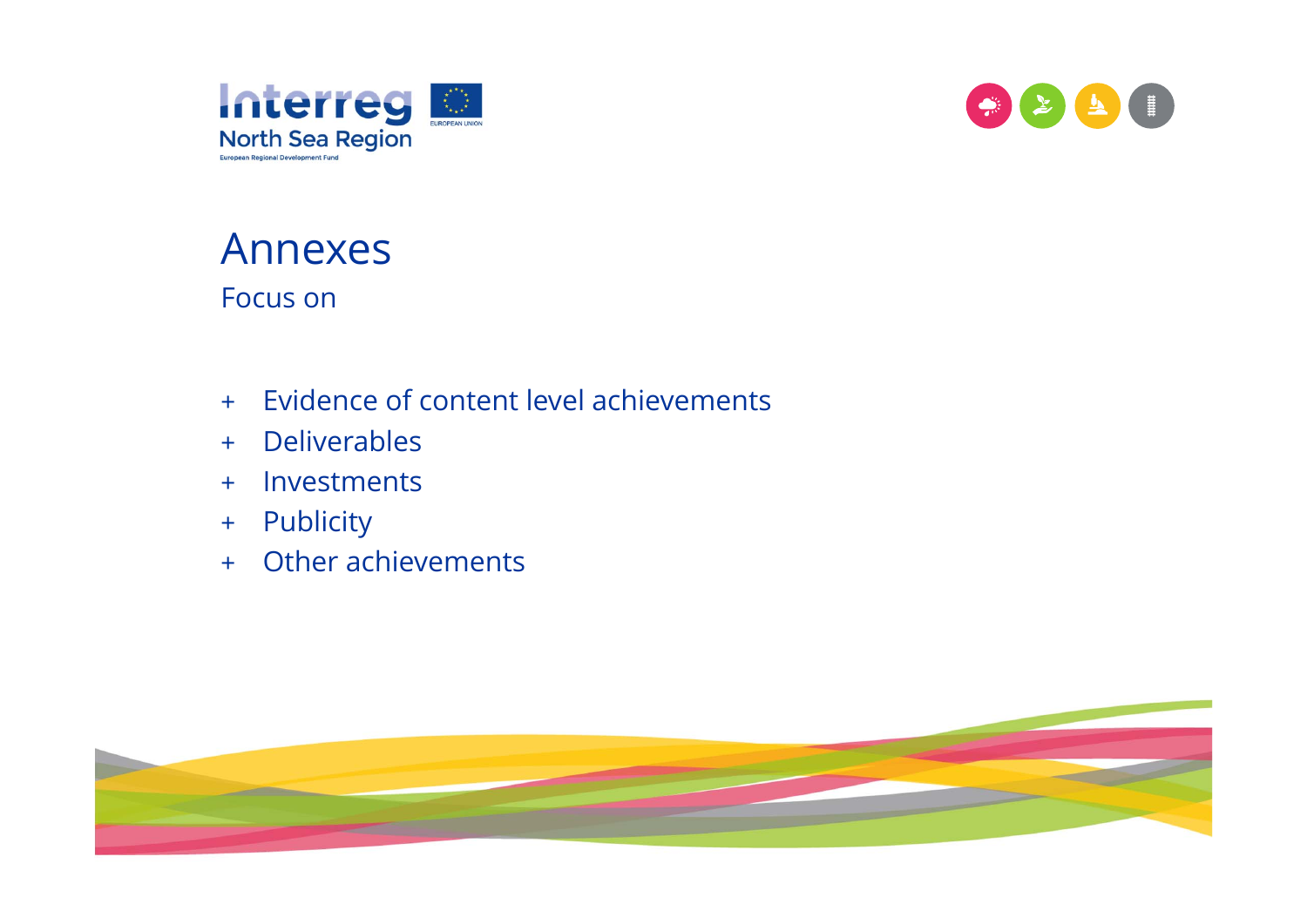



| Main details<br>Outputs<br>Objectives | Submission<br>Deliverables<br>Annexes                        |  |
|---------------------------------------|--------------------------------------------------------------|--|
|                                       | Created by / Contact person Wim Stubbe @ AG Port of Oostende |  |
|                                       | Date of creation 25/04/2017 16:41:01                         |  |
| Modified by                           |                                                              |  |
| Date of modification                  |                                                              |  |
| Completed, Locked No                  |                                                              |  |
| Completed on                          |                                                              |  |
| Signed by Authorised Signatory        |                                                              |  |
| Authorised Signatory, signed on       |                                                              |  |
| Approved by FLC                       |                                                              |  |
| Approved by FLC on                    |                                                              |  |
| Signed file                           |                                                              |  |
| Sent to JS No                         |                                                              |  |
| Sent to JS on                         |                                                              |  |

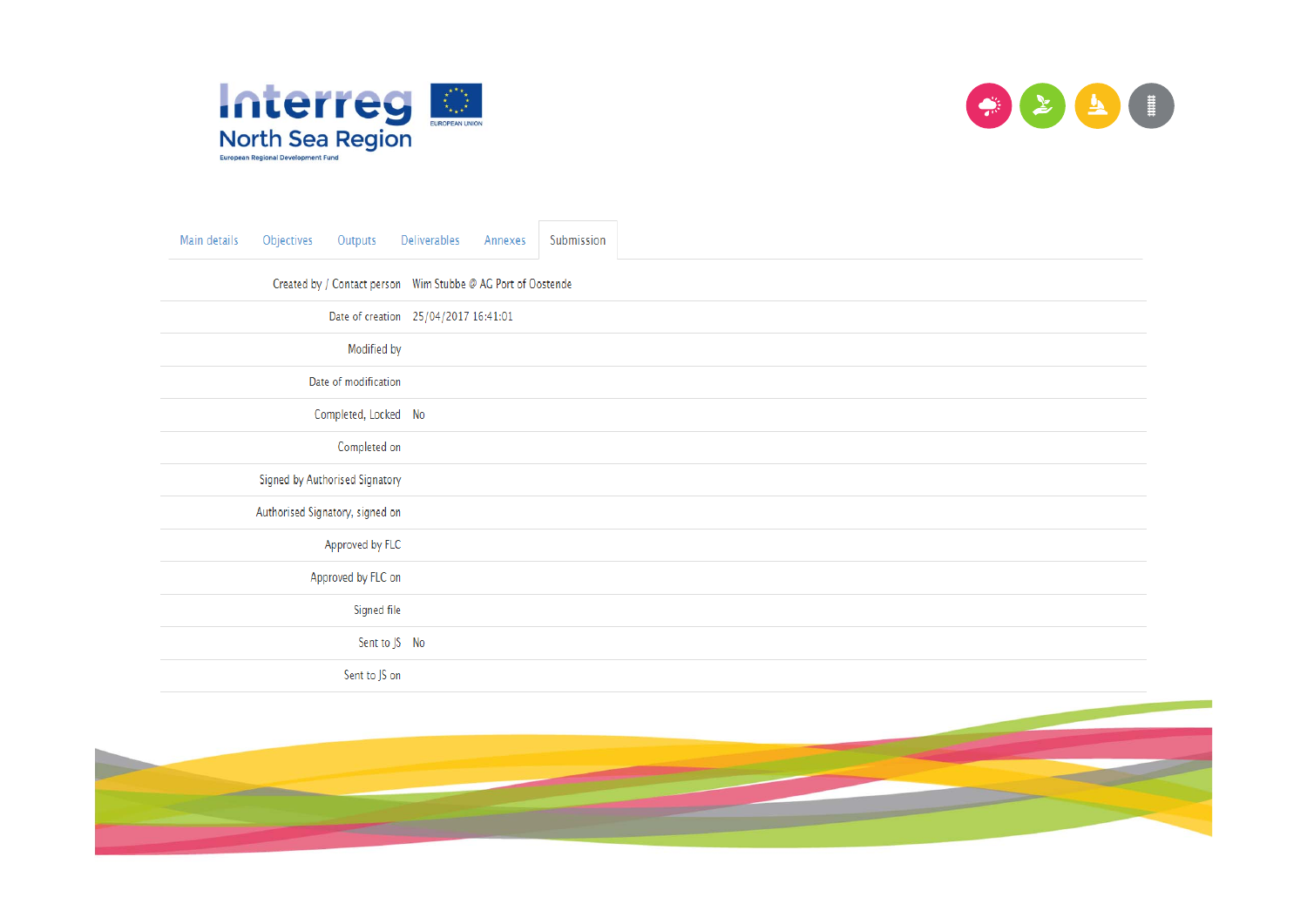



#### Submission Focus on

- $+$ Complete the activity report
- $+$ Finance report = FLC plus AS
- + After the AS approval, beneficiary send it to the LB

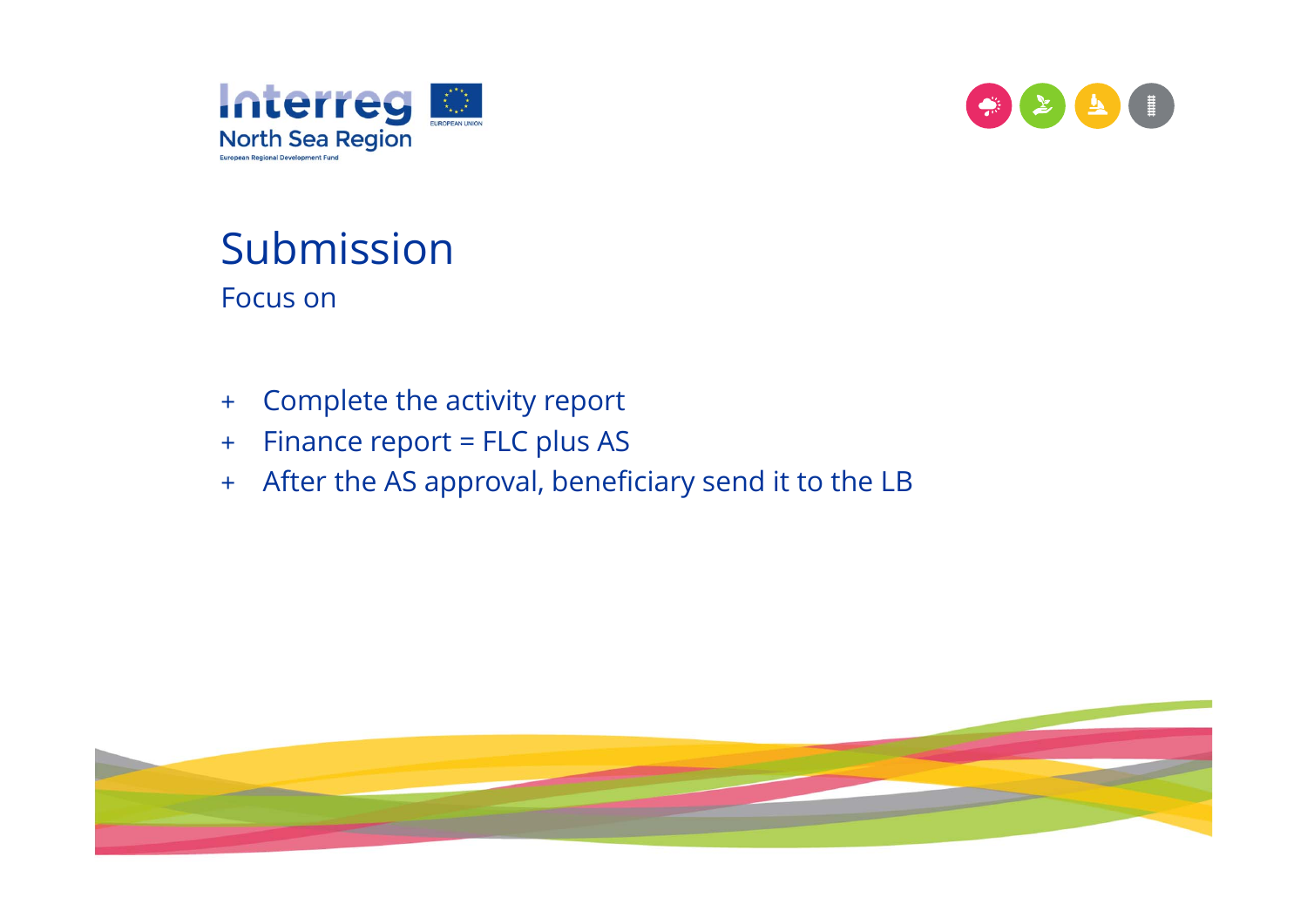



### Changes Focus on

- + Address any approved changes
- + Make them visible in the description

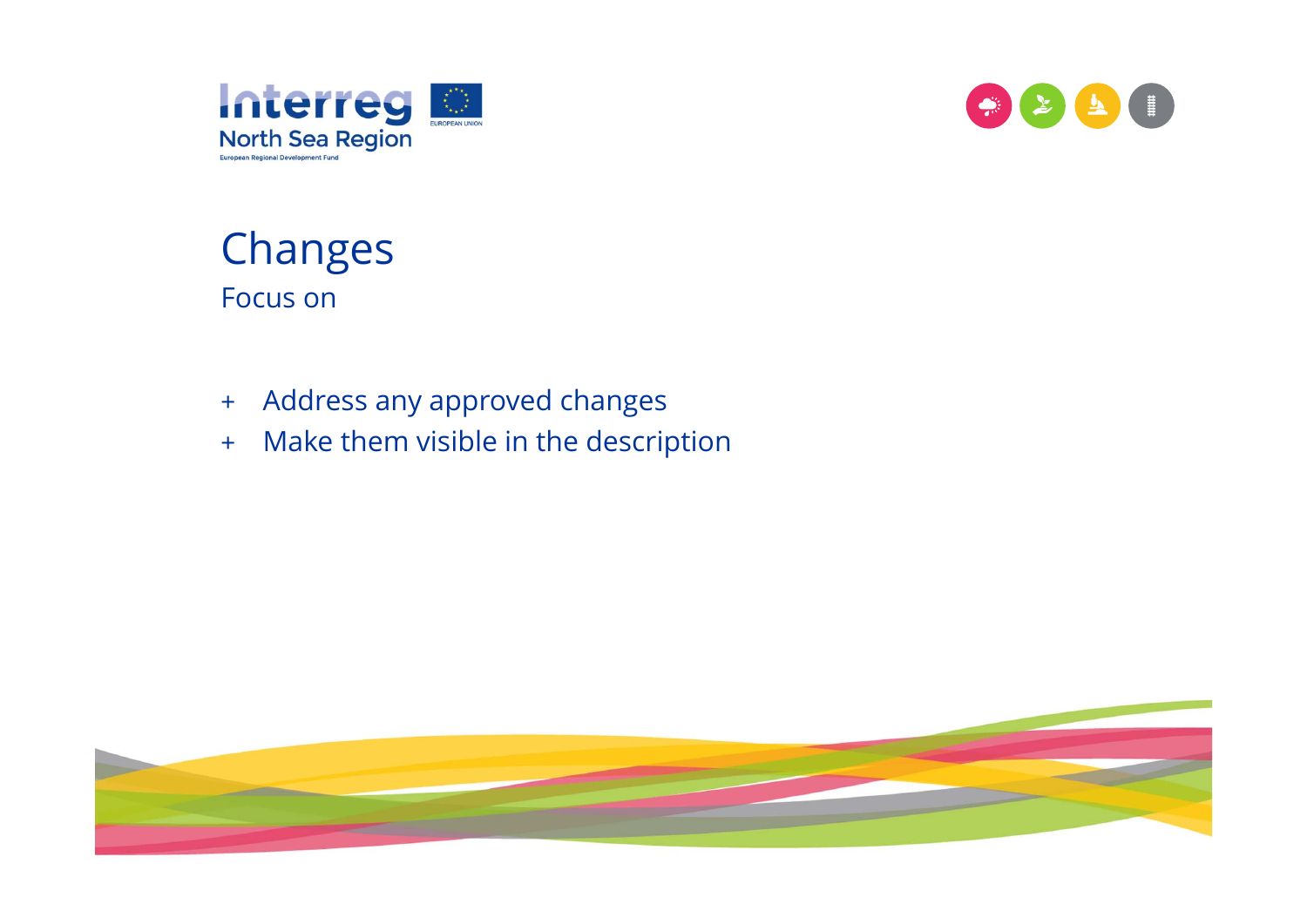



## Special requirements from the SC Focus on

- $+$ The issue / topic / conditions
- + Upload as an attachment